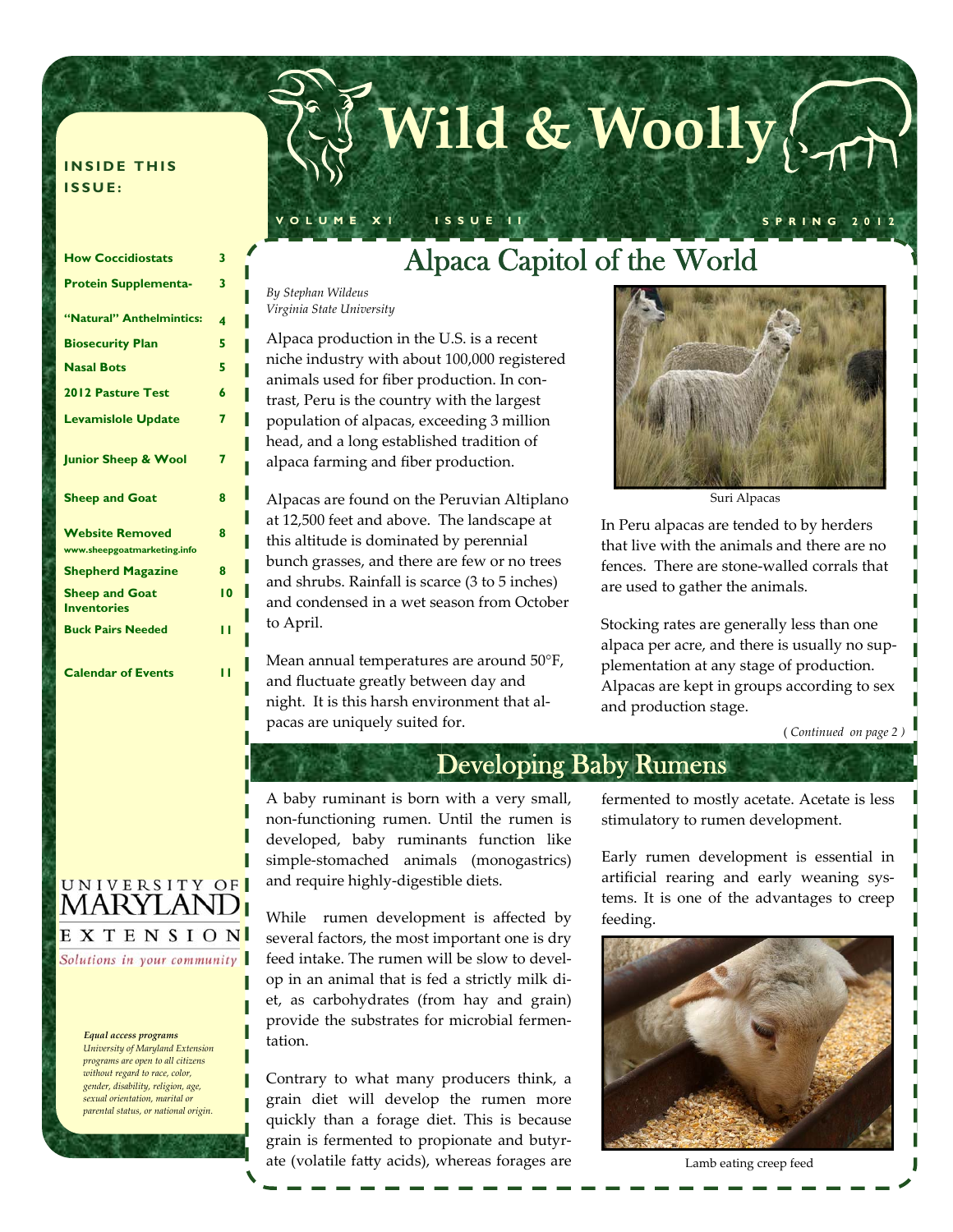#### **PAGE 2**

#### **( Alpaca Capitol of the World** *Continued from on page 1 )*



The herd I visited was a group of 350 late pregnant females made up of both Suri (a finer, longer fleece with no crimp) and Huacaya (a shorter fleece with crimp fi‐

> ber) in a wide range of coat colors.



Alpaca fiber is long, fine, and without grease. Baby alpaca is the finest, about 23 microns. While easily dyed, alpaca fleece comes in 22 distinct colors.



Up to 20 years ago, selection of white alpacas was fa‐ vored, but there has now been a shift back to colored animals. The owner of the flock considered a true black male with a fiber diameter of 18 microns as his most out‐ standing animal. He also indicated that currently the

reddish color, similar to that of the alpac‐ as wild ancestor the vicuna, was among the most favored. The average fleece weight is 6.5 pounds in females and 9 pounds in males, but fleeces of outstand‐ ing males can weigh as much as 12 pounds. Alpacas are shorn at the end of the year using hand shears. For shearing, alpacas are moved to a designated area and fleeces are sorted according to color.

> Grading of the fleeces is done later at the warehouse.



Dr. Stephan Wildeus, pictured here in Peru (back left), is a re‐ search animal scientist at Virginia State University.



Alpacas give birth usually from the last week of De‐ cember to January and Feb‐ ruary and are bred back within two or three weeks of birthing. At the farm I visit‐ ed, males were brought in from a different location, and hand mated with fe‐ males of like color, and

based on fiber quality. Females are usual‐ ly mated after 2 years of age, but may be mated younger if a target weight 70 lb has been reached. Males similarly will be used after 2‐3 years of age, but outstand‐ ing males may also be used earlier.

Crias (alpaca babies) are born on range without further assistance. Predation losses can be quite high (i.e pumas), and combined with poor nutrition and disease (enterotoxemia) death losses in crias can be quite high.

The primary product of alpacas is the fleece, but animals are also used for meat production. Alpaca meat is very lean and reputed to be one of the low‐ est in cholesterol content. I visited a municipal slaughter facility in Nuñoa, in the Province of Puno, one of the more important centers of alpaca production in Peru. The facility slaugh‐ tered up to 200 animals on Tuesday's each week. These numbers equally rep‐ resented sheep, alpacas and llamas. The slaughter process is not highly au‐ tomated, and carcasses are not stored but sold within a day of slaughter.

Except at the slaughter facility I did not see many Llamas. They are usually kept at higher altitudes still, and are kept in smaller groups. Llamas do not herd as well as alpacas.

*Note: Virginia State University's Small Ruminant Program has a small alpaca herd and evaluates management practices affecting fiber production under the environmental conditions of the Mid-Atlantic region. I had the opportunity to visit Peru upon the invitation of Dr. Wilfredo Huanca, a Reproductive Physiologist in the Faculty of Veterinary Medicine at the San Marcos University in Lima, Peru. I want to thank Dr. Huanca for setting up and accompanying me on this trip, serving as my tireless translator, and providing me access people and sites that are not readily available to the casual visitor. The trip would not have been possible without him.*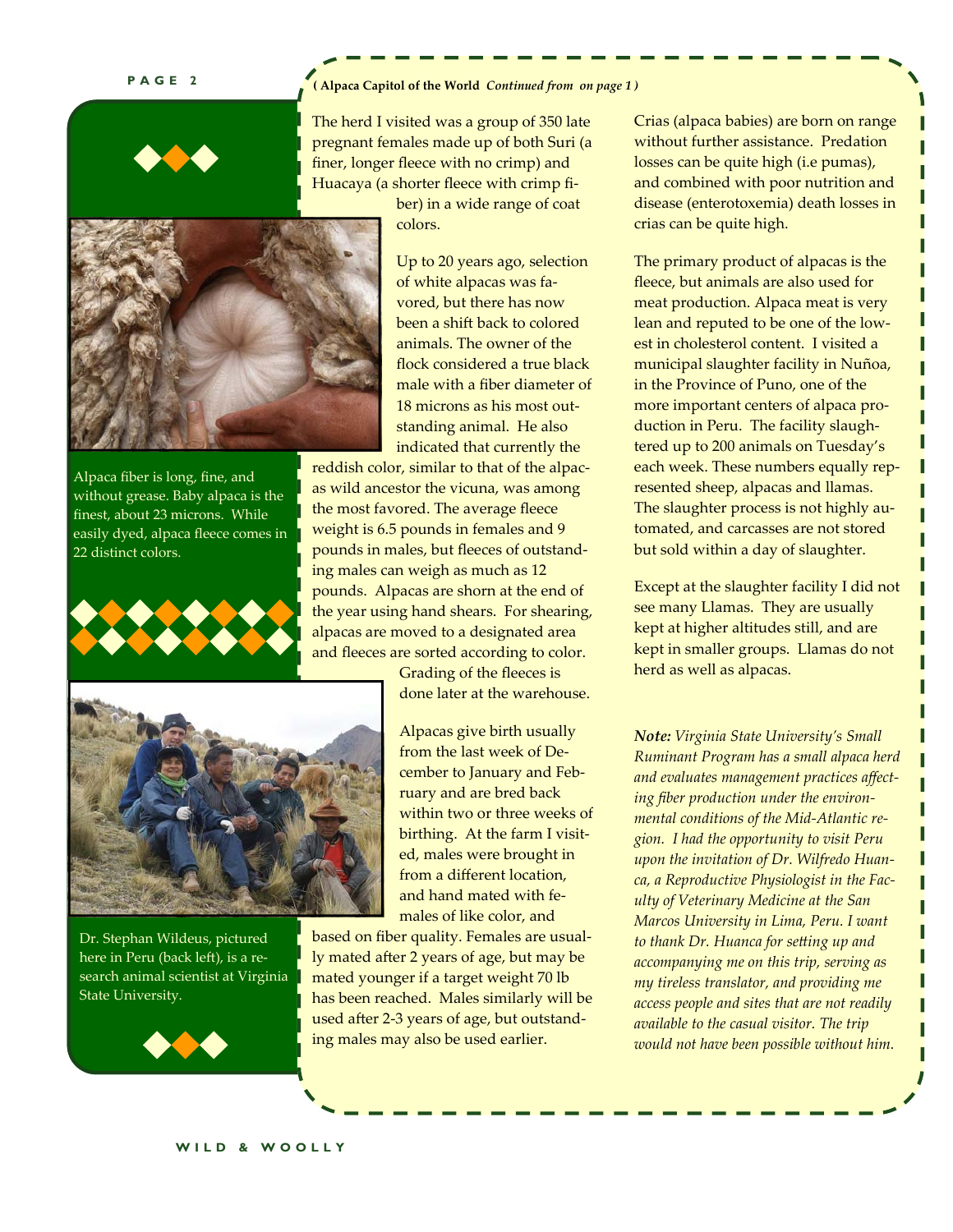### **How Coccidiostats Work**

In the U.S., three anticoccidial agents are FDA‐approved for use in sheep and/or goats: Bovatec®, Rumensin®, and Deccox®. Bovatec® is approved for use in sheep in confinement. Rumensin is approved for use in confined goats. Deccox® is approved for young, non‐lactating sheep and goats.

Deccox® (decoquinate) is a coccidiostat that stops the growth of coccidia, but does not kill coccidia. It works by inhibiting the activity of the cell's mitochrondria, interfering with energy production in the cell. Deccox® acts at five developmental stages of coccidia, and provides the widest range of action of all the anticoccidial agents.

Bovatec® (lasalocid) is a coccidiocide that kills coccidia. It is an ionophore that moves potassium, sodium, calcium, and magnesium into the cell, causing the cell to burst. Bovatec® works primarily on a single developmental stage of coccidia, providing a narrower range of action than Deccox.



Like Bovatec®, Rumensin® (monensin) is an ionophore and effective anticoccidial agent. Though their modes of action differ, similar levels of coccidia control have been achieved with Bovatec® and Deccox® in research studies.

Source: Deccox vs. Bovatec, Merrick's Animal Nutrition

### **Research: Protein Supplementation In Late Gestation**

British and Greek researchers collaborated to determine the effect of increased protein nutrition on fecal egg counts and the performance of ewes and their lambs.

Seventy-two, twin-bearing Greyface ewes were used in the experiment. They were fed at 0.9 times their metabolizable energy (ME) requirement and either 0.8 (LP) or 1.3 (HP) times their metabolizable protein (MP) requirement.

Their diet consisted of 1/3 chopped hay and 2/3 concen‐ trate. Every Mon‐Wed‐Fri from day(‐42) to d‐25, they were trickle‐infected with different levels of *Teladorsagia circumcinta* larvae: 1,000, 5,000, or 10,000.

Immediately after lambing, HP ewes were heavier than LP ewes and this effect was maintained throughout their lactation. Litters from the HP ewes grew faster than litters from the LP ewes: 708 vs 651 g/d (1.56 vs. 1.44 lbs/ d).

Protein supplementation also reduced fecal egg counts throughout lactation. The reduction in fecal egg counts is important, as nematode egg excretion by periparturient ewes is the main source of infection for their immunologically naive lambs.

Source: www.animalbytes.org

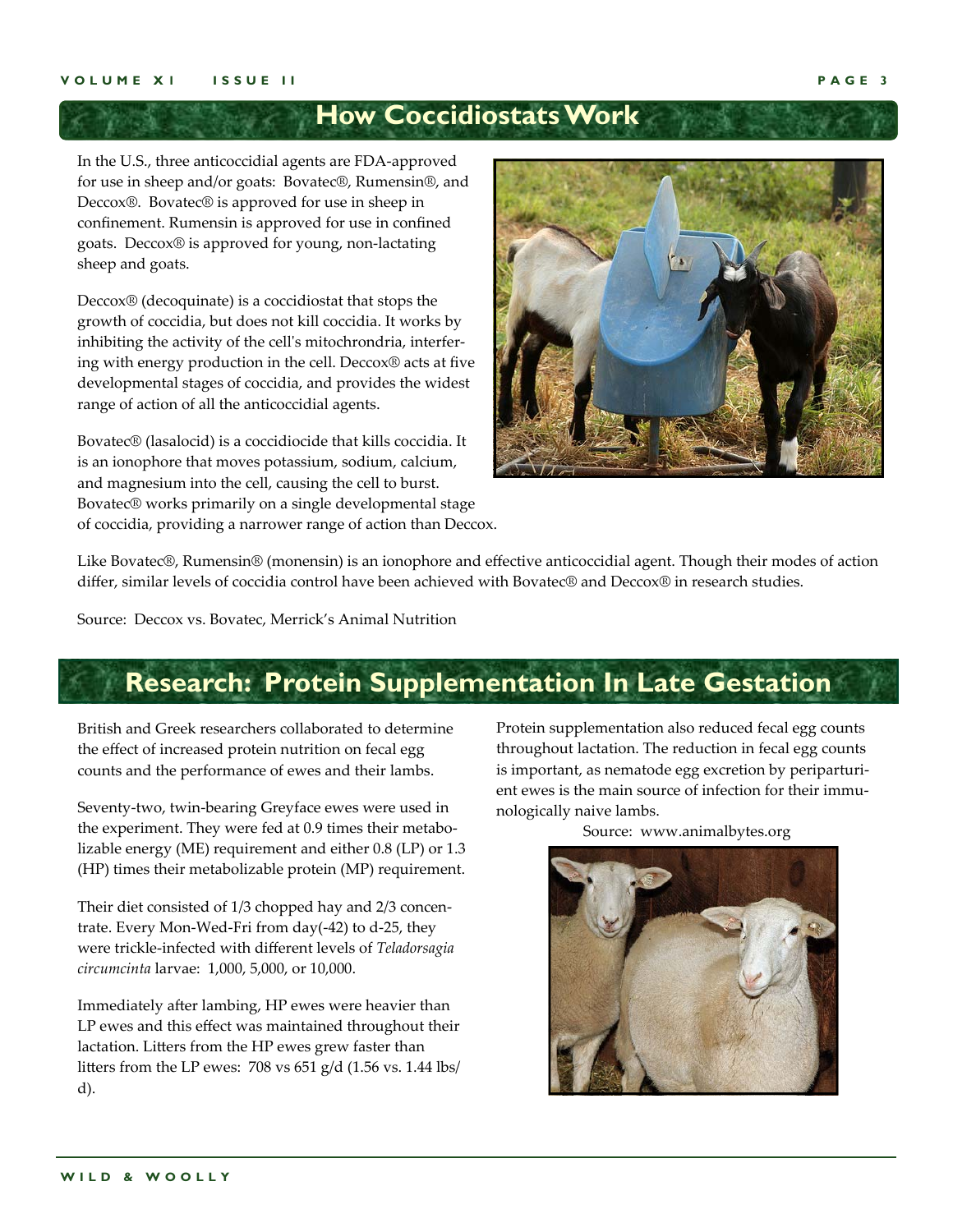### **"Natural" Anthelmintics: Do they work?**

Sheep and goat producers are becom‐ ing increasingly interested in "natural" anthelmintics. Their inter‐ ests are driven primarily by two trends: 1) the widespread emergence of anthelmintic‐resistant worms; and 2) a growing preference for more "natural" pest control methods.

An anthelmintic is a drug that expels worms by either stunning them or killing them. Currently, there are three classes of anthelmintics availa‐ ble to sheep and goat producers in the U.S. Anthelmintics in each class have a different way of killing worms.

Though it varies significantly by geographic region and individual farm, worms have developed varying de‐ grees of resistance to all three classes of anthelmintics.

A "natural" anthelmintic is a naturally‐occurring com‐ pound that is purported to have "anthelmintic-like" properties. There is a long list of such compounds, in‐ cluding tobacco, garlic, papaya, black walnut, worm‐ wood, diatomaceous earth, and pumpkin seed. As the efficacy of most "natural" anthelmintics is largely anti‐ dotal, researchers are busy trying to quantify any poten‐ tial effect(s).

So far, research has failed to identify a "natural" anthel‐ mintic that can be used to kill worms and reverse the effects of clinical parasitism. If an animal is clinically parasitized, it should be administered an effective an‐ thelmintic (drug). Otherwise, it is likely to succumb to the effects of parasitism. Even the National Organic Standards stipulate that a parasitized animal receive medical treatment, though once treated the animal can no longer be sold as certified‐organic.

But just because we don't have any "natural" anthel‐ mintics that can be used to treat a parasitized animal doesn't mean that "natural" anthelmintics don't have a role to play in internal parasite control. While anthel‐ mintics (drugs) are used to treat parasites inside of the



animal, the role of "natural" anthel‐ mintics might be more to disrupt the life cycle of the parasites while they are in their free‐living stages outside of the host (on pasture). Some naturally‐occurring compounds

have been shown to inhibit the ability of stomach worm eggs to hatch and/ or develop into infective third stage larvae. Some fungus will actually "eat" parasite larvae.

Fewer eggs and larvae means that animals will be exposed to lower lev‐ els of pasture contamination and be less likely to suffer the negative effects of parasitism. Other "natural"

anthelmintics may bolster the animal's immune system, making it better able to cope with the effects of parasites.

If "natural" anthelmintics are incorporated into a para‐ site control program, producers should still continue to regularly monitor their animals for clinical signs of par‐ asitism and deworm those which require treatment. Hopefully, "natural" anthelmintics and other manage‐ ment practices will reduce the number of animals that require treatment with an anthelmintic (drug).

In sheep and goats, the clinical signs of parasitism are anemia (as evidenced by pale mucous membranes), "bottle jaw" (an accumulation of fluid under the jaw), poor body condition, a rough hair coat or open fleece, and/or dagginess (scouring). A clinically‐parasitized animal will not necessarily have a high fecal egg count and vice versa.

*Editor's note: Many land grant universities, including the University of Maryland Eastern Shore (UMES) and Delaware State University (DSU), are investigating alternate methods of parasite control in sheep and goats. Their current research efforts are focusing on pumpkin seed as a potential "natural" anthelmintic.*

**Did you know? Genetically engineered goats are carrying Malaria Vaccine**.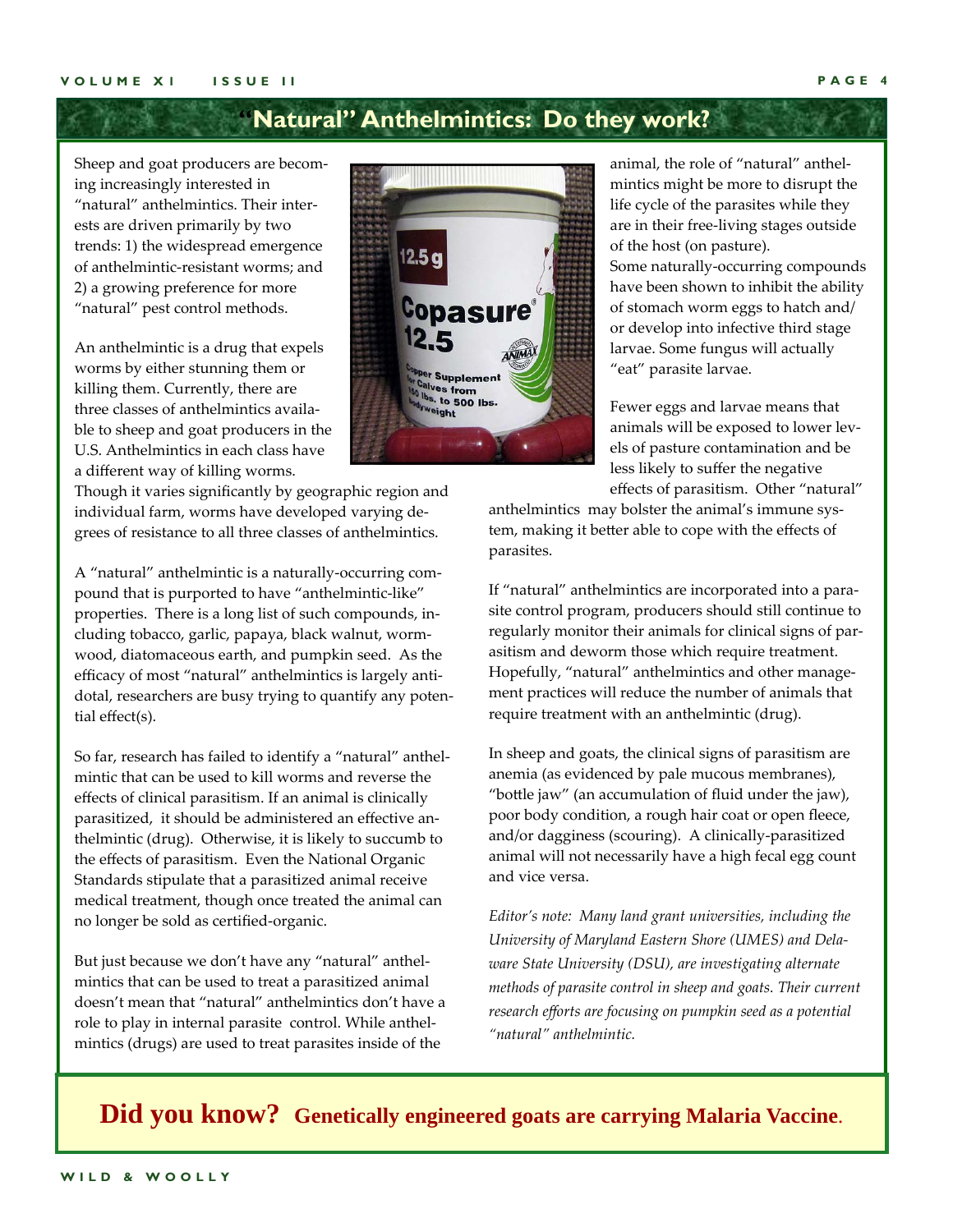### **Write Your Own Biosecurity Plan**

Disease prevention is much easier and less expensive than treating an outbreak, and the University of Maine has developed a template designed for sheep and goat producers in any region of the country to create a custom‐ ized biosecurity plan for their farms.

With funding from Northeast Sustainable Agriculture Research and Education (SARE), the plan was developed jointly by UMaine Extension Educator Richard Brzozowski and University of Maryland Extension Sheep and Goat Specialist Susan Schoenian.

The plan is an offshoot of a sheep foot health research project currently underway in the northeast. The link to write an individual biosecurity plan is www.sheepandgoat.com/biosecurity/.

Producers are encouraged to read and respond to a series of questions or statements. A customized document will be created as they work through the form. Each farm's biosecurity plan will be saved at a secure location and available to producers via a specific password the pro‐ ducer creates.

Producers also can save and print their own plans and may update, revise or delete their plan at any time. All information will be confi‐ dential.

ʺThe hope is that each plan created will benefit produc‐ ers and their livestock by saving time and reducing losses," Brzozowski says. "By implementing the plan, producers will have a better chance of maintaining a healthy and productive herd or flock. Most conta‐ gious diseases of livestock



are unknowingly purchased by producers when they in‐ troduce new livestock on to their farm or mix their live‐ stock with others. Every livestock producer ought to have a plan to prevent disease."

For more information about writing a biosecurity plan, please contact Brzozowski at richard.brzozowski@maine.edu.

*Editor's note: The biosecurity template is being hosted by the Maryland Small Ruminant Page at www.sheepandgoat.com.*

### **Snotty Noses Can Be Caused by Nasal Bots**

Nasal bots are the maggots larvae of the sheep nasal bot fly, *Oestrus ovis*. The fly probably originated from Africa, but is now present throughout the world.

Nasal bots are normally found in sheep and goats, but may occasionally target people, dogs, and cats. Howev‐ er, the bots don't develop to maturity in species other than sheep and goats. Bots may be more common in horned breeds of sheep.

Bot fly activity is seasonal and generally peaks in spring and late summer, when temperatures exceed 68ºF, how‐ ever the pattern of fly activity varies by region.

The sheep nasal bot fly deposits larvae, not eggs, on its host, unlike the related bot fly of horses. Once the larvae have been deposited in the sheep's nostrils, they move and grow within the nasal cavity and the frontal and possibly maxillary sinuses.

Affected sheep show various signs, possibly depending upon the number and stage and development of the larvae. There may have a watery or thick discharge from one or both nostrils. They may have difficulty in breathing and may sneeze or cough. When flies are ac‐ tive, sheep may snort and stamp their front feet, run‐ ning in short bursts with their noses pressed almost to the ground. Conversely, some sheep may show no signs at all of infestation. Goats rarely show any signs.

According to new fact sheep published in Australia, treatment with an anthelmintic solely for nasal bots is not recommended unless it is believe that the health of the animals is being affected by the parasites. The cur‐ rent treatment is usually a macrocylic lactone drench, such as ivermectin.

There is no definitive diagnosis for nasal bots. The pe‐ culiar behavior exhibited by affected sheep is usually the cause for diagnosis.

Source: Nasal Bots in Sheep, Western Australia http://www.agric.wa.gov.au/objtwr/imported\_assets/ content/pw/ah/par/fn\_nasal\_bots\_sheep.pdf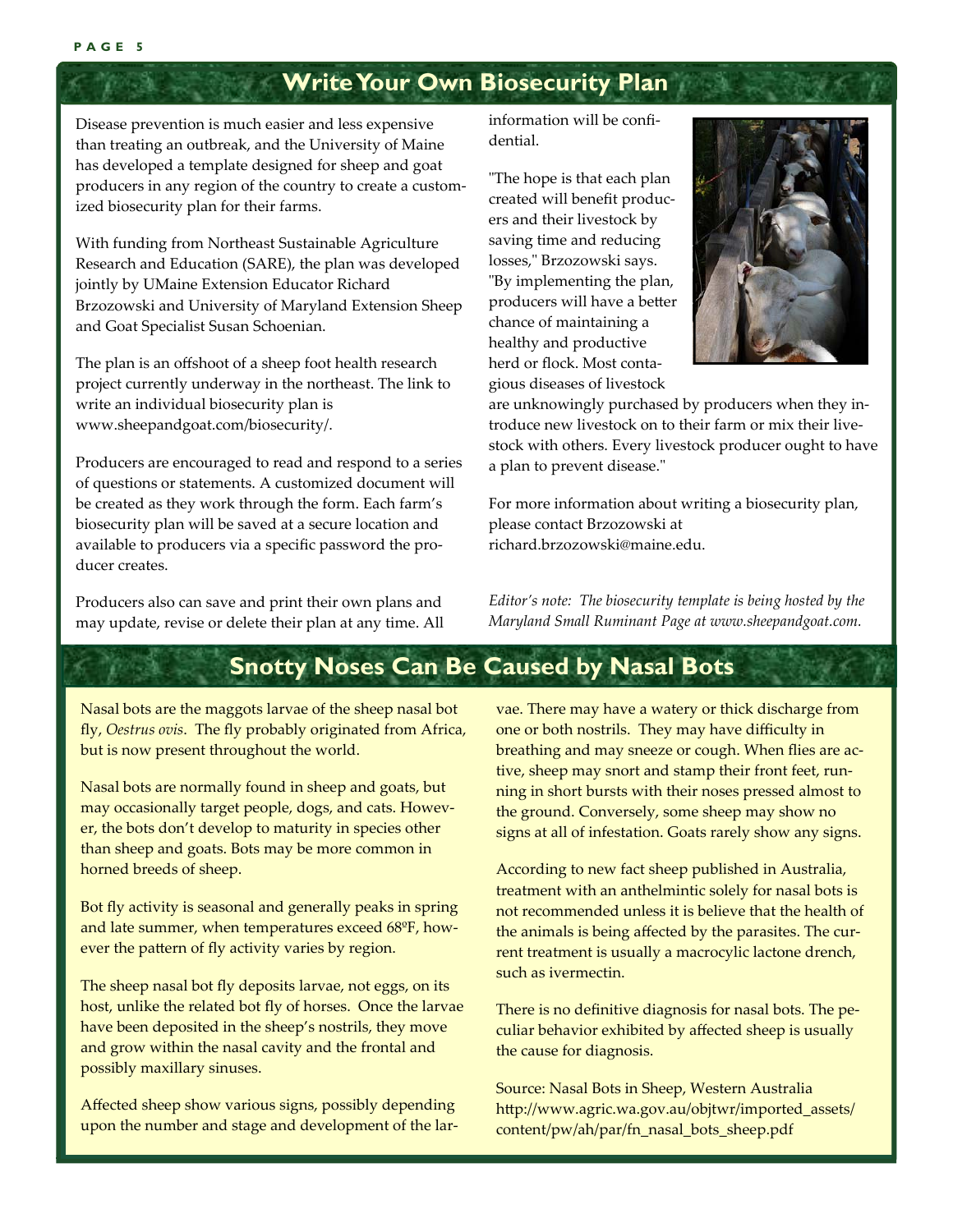### **Nominate Bucks to 2012 Pasture Test**

The nomination period for the 2012 Western Maryland Pasture‐Based Meat Goat Performance Test is April 1 thru May 15. The test is open to male goats of any breed or breed cross, with or without registration papers or registration eligibility.

Consigners may nominate up to five goats to the test. A minimum of two is recommended. The nomination fee is \$20 per goat. In 2012, the total cost of testing a goat will be \$95, the first increase in several years. Thus, an additional \$75 per goat will due upon delivery of the goats to the test site on June 2.

Eligible goats must have been born between December 20, 2011, and March 20, 2012. They must weigh between 35 and 70 lbs. upon delivery to the test site. They must have been weaned for at least two weeks and have received two inoculations for overeating disease (type C & D) and tetanus. Their hooves must be trimmed (if necessary) prior to arrival at the test site.

Each consignment of goats must be accompanied by appropriate health papers: intrastate health papers for in‐state goats and interstate health papers for out‐of‐ state consignments. Consigners must also fill out a self‐ certification form, attesting to the health of their ani‐ mals. With the exception of the health papers, all of the documents pertinent to the goat test may be download‐ ed from the blog at http://mdgoattest.blogspot.com. To request a nomination package you may contact Pam Thomas at 301‐432‐2767 ext 315 or by email at pthom‐ as@umd.edu.



Last Year's Top Performing Buck ‐ Boer X Kiko



During the test, the goats will be handled every two weeks to record data and collect fecal samples. To‐ wards the end of the test, they will be scanned to de‐ termine carcass characteristics. They will also be evaluated for structural correctness and reproductive per‐ formance.

Goats meeting Gold, Silver, and Bronze standards of performance will be eligible to sell. A sale will be held on Saturday, September 15, at the Western Mar‐ yland Research & Education Center (in Keedysville). Goats not sold for breeding or to a commercial buyer must be picked up from the test site on September 15.

#### **Why is the test triple‐deworming the goats?**

Upon arrival to the test site, the goats will be triple‐ dewormed with anthelmintics from each class of de‐ wormer: 1) moxidectin (Cydectin® sheep drench @ 2 ml/11 lbs.); 2) levamisole (Prohibit® sheep drench @ 3 ml/50 lbs.); 3) albendazole (Valbazen® liquid @ 3 ml/50 lbs).

In addition, the labeled dose of each anthelmintic will be increased since goats metabolize anthelmintics faster than other livestock and higher doses are re‐ quired to get the same level of efficacy. Usually, goats are given double the sheep dose. In the case of levamisole, the dosage for goats is 1.5x the sheep dose, as levamisole has a lower margin of safety.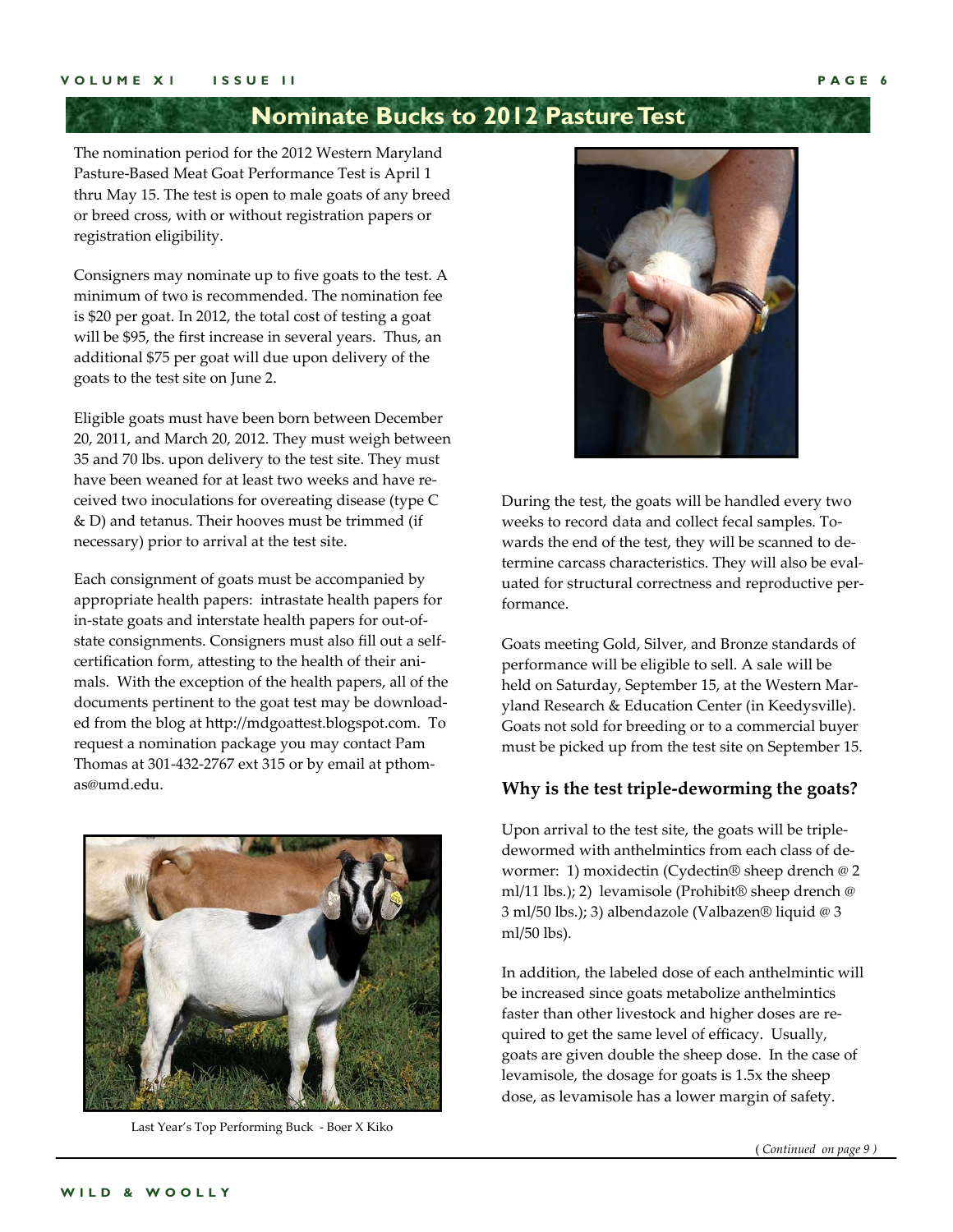#### **PAGE 7**

### **Levamisole Update**

On many sheep and goat farms, levamisole (Trade name: Prohibit®) is the most effective anthelmintic. In fact, for some producers, levamisole is the only anthelmintic that still works. Unfortunately, it is no longer available for purchase as a veterinary drug, unless some individual or company still has a cache.

The distributor of levamisole is Agri‐Labs. Accord‐ ing to a company representative, levamisole is on indefinite manufacturer's back order, as Agri‐Labs is waiting to receive FDA approval for its new source of levamisole.

#### **What's the hold‐up?**

Levamisole is increasingly being used as a cutting agent for cocaine. According to a 2011 report by the U.S. Drug Enforcement Agency, 82 percent of seized cocaine contains the levamisole.

#### **Why?**

Levamisole adds bulk and weight to cocaine and makes it appear more "pure." Other reasons cited for its use in the cocaine trade are its possible stimulant effects, a similar appearance to cocaine, and an ability to pass street purity tests.

#### **But**

With the increasing use of levamisole as an adulterant, a number of serious side effects have been reported by cocaine users. Levamisole attacks the blood vessels that supply the skin, which can lead to dark patches of dying flesh. Levami‐ sole‐laced cocaine has been im‐ plicated in several high‐profile deaths.



#### **In people**

Levamisole has been used to treat parasitic infections. It was previously used to treat several types of cancer. It was removed from the U.S. market in 2000 due to the risk of serious side effects and the availability of more effective alternatives.

*Editor's note: I have made several attempts to contact the FDA Center of Veterinary Medicine (via phone and e-mail) to determine the status and/or future of levamisole, but my efforts so far have been unsuccessful.* 



### **2012 Junior Sheep & Wool Skillathon**

The 2012 Junior Sheep & Wool Skillathon will be held on Sunday, May 6, 2012, at the Maryland Sheep & Wool Festival. The Festival is always held the first full weekend in May at the Howard County Fairgrounds in West Friendship, Maryland.

The skillathon will be held in the dining hall. Registration will begin at 8 a.m. The contest will start at 9 a.m. Results are usually announced around 2 or 3 p.m. Lunch will be provided (pizza and soda)

Premiums and awards will be provided by the Festival Committee of the Maryland Sheep Breeders Association and the University of Maryland Small Ruminant Exten‐ sion Program.

The skillathon is open to individual and teams (3 or 4) of youth, ages 8 to 18, from any state of province. Youth compete according to their age as of January 1, 2012. Pre-registration is requested by Monday, April 30. Teams must be pre-registered in order to compete. To pre‐register, send names and ages (as of January 1) to Susan Schoenian at sschoen@umd.edu or (301) 432‐2767 x343. Individuals and teams may also pre‐register on the Festival web site at www.sheepandwool.org.

*A series of online quizzes has been developed to help youth study for the skillathon competitions. The url of the online quizzes is http://www.sheepandgoat.com/ onlinequizzes.html.*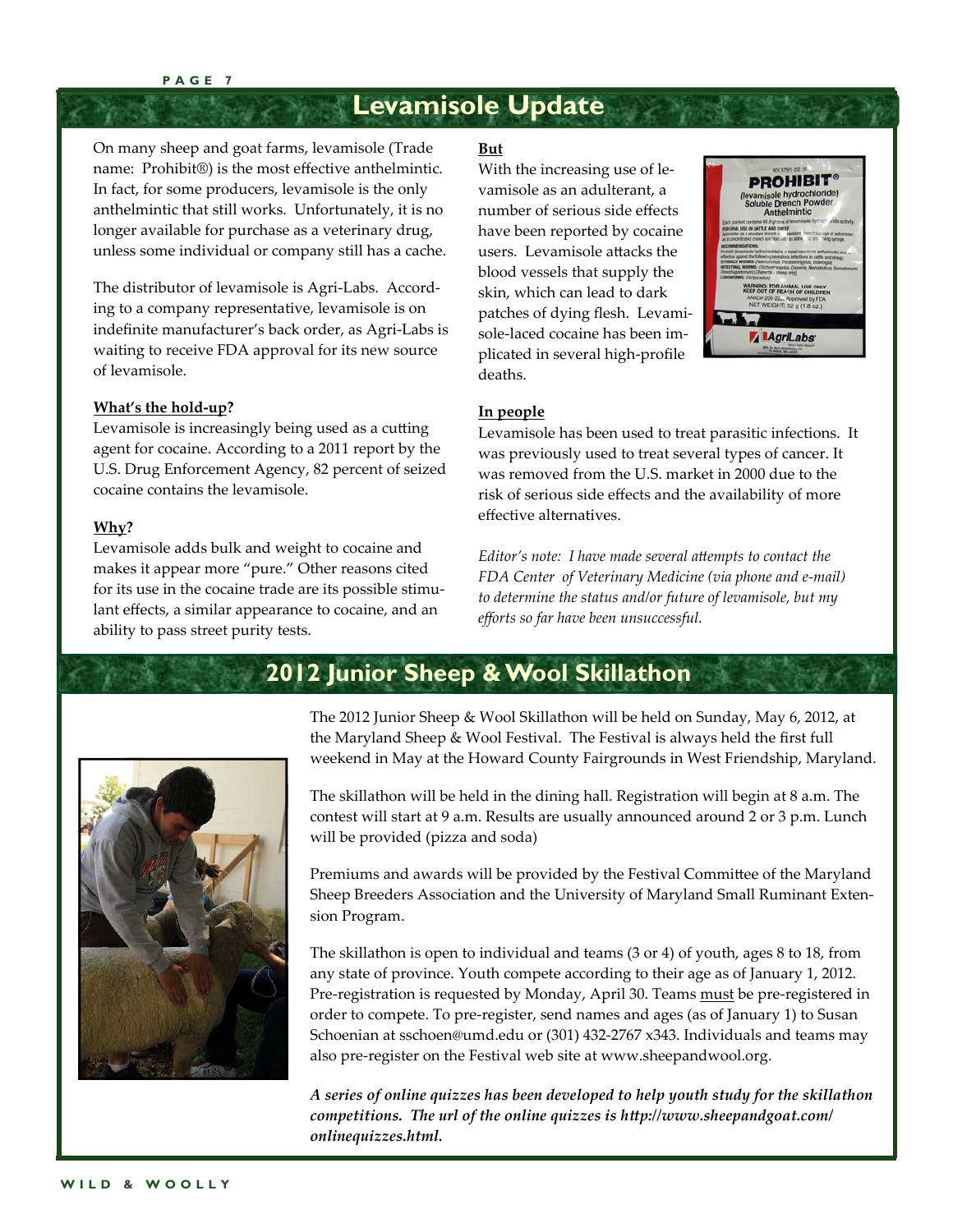### **Sheep and Goat Webinars**

A webinar is a seminar that is taught over the world wide web. Usually, webinars are recorded and archived for public viewing.

#### **Feeding and nutrition**

This past winter, University of Maryland Extension con‐ ducted a webinar short course on sheep and goat feed‐ ing and nutrition. The short course was held over the course of six evenings. Topics included digestive physiology, nutrients, feedstuffs, nutritional management, ration balancing, and nutritional disorders.

The webinars were recorded and minimally edit‐ ed. Links to the recordings are available at http:// www.sheepandgoat.com/recordings.html#feeding.

The page also includes links to the PowerPoint presenta‐ tions and handouts (PDF copies of the PowerPoint slides) that accompanied each webinar. The presenta‐ tions and handouts are available for viewing and down‐ loading at http://www.slideshare.net/schoenian.

#### **Foot health**

In February 2012, University of Maine Extension hosted two webinars pertaining to sheep and goat foot health. The webinars were part of their on‐going foot health project, a Northeast SARE‐funded project to help sheep producers eradicate footrot from their flocks. The Uni‐ versity of Maryland is a collaborator on the project.

The foot health webinars were recorded and may be viewed from a computer. Links to the recordings are available at http://www.sheepandgoat.com/ recordings.html#foothealth.

#### **Goat Health**

On January 23, 2012, the University of Wisconsin hosted on Webinar on Goat Health. Dr. Joan Dean Rowe, an associate professor in the Department of Population Health and Reproduction at University of California, Davis School of Veterinary Medicine, presented an edu‐ cational webinar on goat. She discussed the importance of testing for and strategies to manage herd diseases such as Caseous Lymphadenitis (CL), Caprine Arthritis Encephalitis Virus (CAEV) and Mycoplasma.

Visit the following web site for details on how to view the webinar and for handouts that you can download: http://fyi.uwex.edu/wisheepandgoat/2012/01/17/goat‐ health‐webinar‐january‐23/

### **www.sheepgoatmarketing.info Removed From Web**

The **www.sheepgoatmarketing.info** web site has been removed from the web for reasons of security.

The web site was originally created by Cornell Uni‐ versity. It was later moved to a server at the Universi‐ ty of Maryland.

The purpose of the web site was to serve as a national resource on the ethnic marketing of lamb and goat.

One of the main goals was to connect buyers and sellers through the use of online databases. It is these databases that became vulnerable to hackers.

*Editor's note: I hope to create a similar database for producers with sheep, goats and their products to sell. Cornell University is also planning to reestablish a similar web resource* 

### **Shepherd Magazine**

Shepherd Magazine has been the sheep industry's premier publication since 1956. Sheep and Farm Life Inc. (Ohio) had been the publisher of the magazine since 1985. In early 2012, Long Draw



Publishing (of Wyoming) announced that it had ac‐ quired the magazine.

For more information, visit the web site at www.theshepherdmagazine.com.

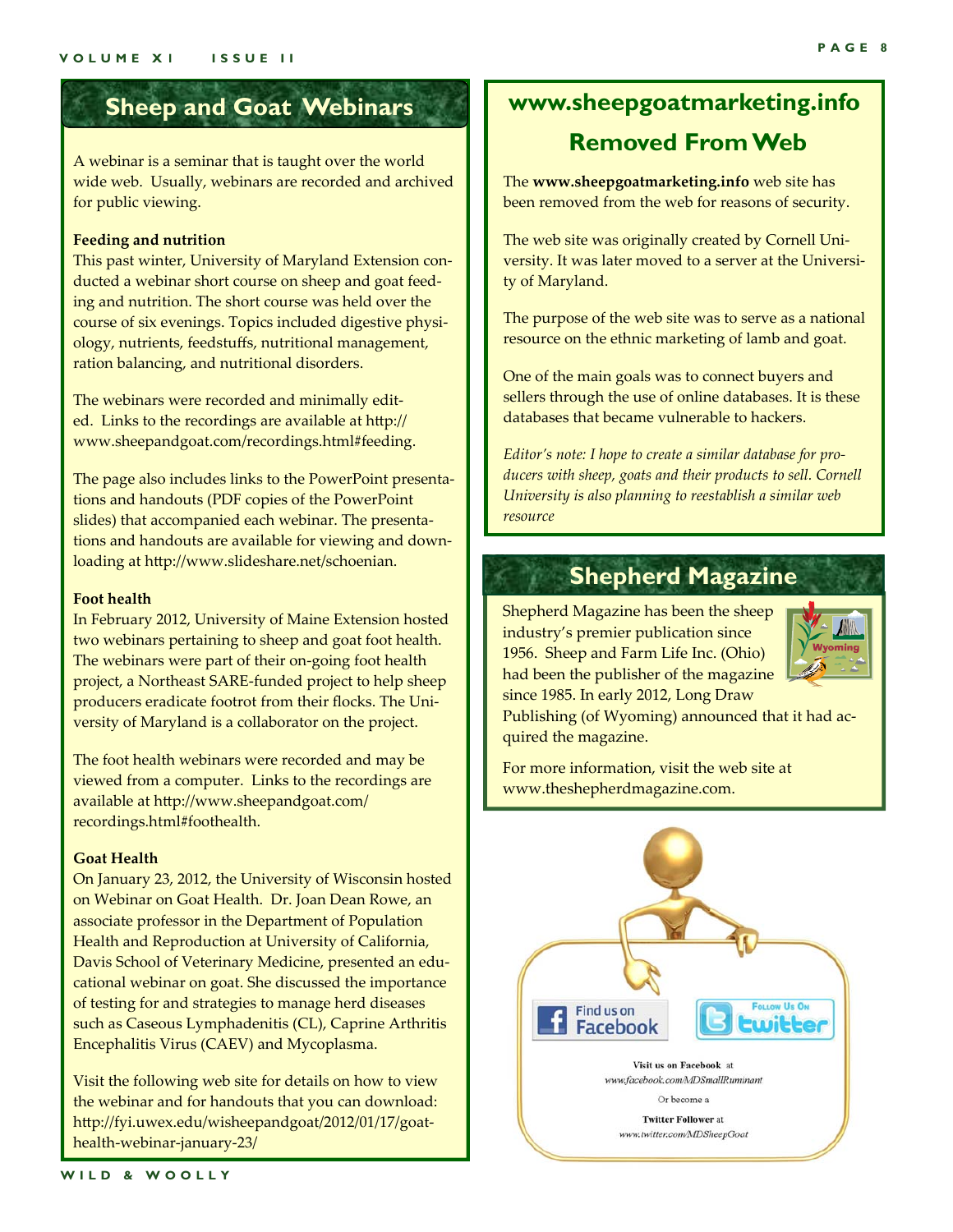#### **PAGE 9**

( *Nominate Bucks to 2012 Pasture Test - continued from page 6 )*

In 2008 and 2009, the moxidectin + levamisole combina‐ tion treatment reduced fecal egg counts by more than 95 percent, but in 2010 when levamisole was off-themarket, the combination of moxidectin + albendazole only reduced egg counts by 35 percent. Last year, the moxidectin + levamisole combination reduced fecal egg counts by 80 percent. To get a fecal egg count reduction closer to 100, albendazole is being added to the 2012 protocol.

The purpose of the triple‐deworming is to fecal reduce egg counts in all the goats to near zero. This way, all the goats will start the test equally (essentially free of worms), and comparisons among the goats for parasite resistance and resilience will be valid.

Research has shown that there is a synergetic effect when combinations of anthelmintics are administered. In other words, the effectiveness of the combination is greater than the combined individual effectiveness of each drug.

Producers should not interpret the test protocol as a recommendation for all farms. While combination de‐ worming is a strategy for extending the useful life of anthelmintics, it allows worms to simultaneously de‐ velop resistance to multiple drugs. This is the same risk when drugs are rotated after each use. Producers who have documented resistance to all three classes of anthelmintics may consider combination anthelmintic treatments.

Another situation when drug combinations should be given is when new animals are introduced to the farm. In this case, the goal of treatment is the same as in our goat test, to reduce fecal egg counts to near zero. No drug will effectively kill all worms (some will always survive). If all worms are not eliminated from new animals, there is a risk that the new animal will intro‐ duce drug‐resistant worms to the farm. Anthelmintics from the different classes can be administered while the new animal is in quarantine.

When giving combinations of drugs, the anthelmintics should not be combined into a single "cocktail." Each treatment should be given individually (all orally), one after the other or on subsequent days. In the case of the goat test, they are given at the same time, one dose after another.



Combination treatments should combine drugs from different chemical classes. For example, you would not give ivermectin + moxidectin, as they are both in the macrocyclic lactone class of anthelmintics.

#### **Who should consign goats to the test?**

The purpose of the Western Maryland Pasture‐Based Meat Goat Performance Test is to determine genetic differences in weanling male goats consuming a pas‐ ture‐only diet. While on test, the goats are evaluated for growth (ADG), parasite resistance (fecal egg counts), and parasite resilience (FAMACHA© scores and the need for deworming).

Some consigners consign goats year after year, because their goats always do well in the test. Others consign goats only once, perhaps because their goats didn't do very well on test.

Test conditions are equal for all goats, so when goats fail to perform, the main reason for their poor performance is poor genetics, including poor adaptability to the test conditions. Good management (on the farm) can cover up poor genetics and vice versa. The purpose of a central performance test is to equalize the environ‐ ment so that the differences observed or measured in the goats can be attributed primarily to genetics.

The test is ideally suited to meat goat producers who raise their goats, especially their kids, mostly on pas‐ ture. Indirectly, these producers have already been selecting for adaption to a pasture-only diet and resistance to internal parasites.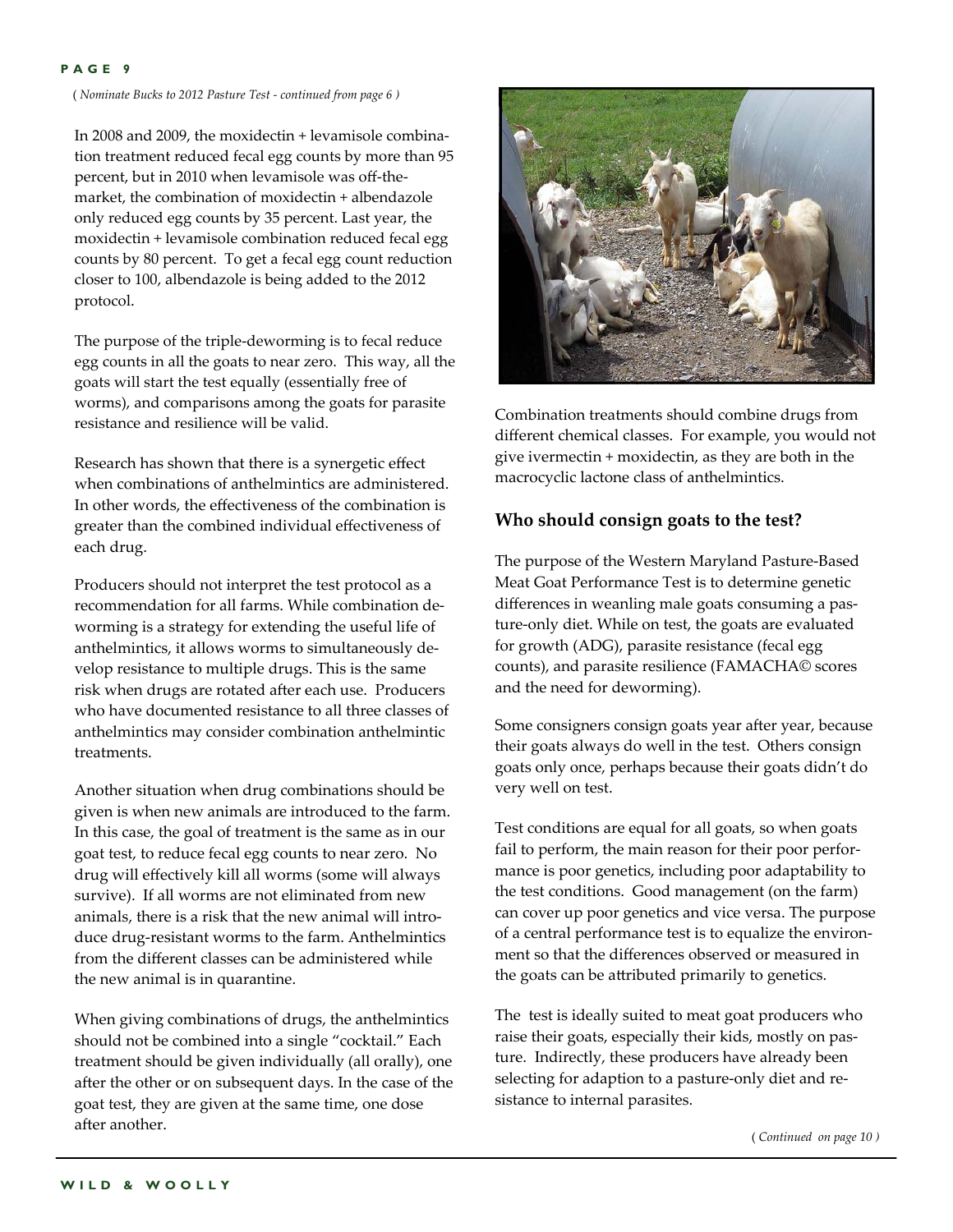#### **VOLUME X1 ISSUE II PAGE 10**

( *Nominate Bucks to 2012 Pasture Test - continued from page 9 )*

Kids that are creep‐fed do not have an advantage in the test. In fact, they may be at a disad‐ vantage if they are not also adapted to a pasture diet.

Producers that creep feed their kids and push them for rapid growth may find it more benefi‐ cial to consign their goats to a pen‐based test that feeds a high‐

er energy diet. On the other hand, if you'd like to know what your herd's genetics for parasite resistance and/or resilience are, you should consider consigning goats to the Maryland Test.

Only by keeping goats on a pasture‐only diet can para‐ site traits be measured. Goats are minimally exposed to parasites when they are kept in the barn or in a dry lot. Even on pasture, it can be a challenge to expose goats to sufficient numbers of worm larvae. For this reason, this year's test goats will receive an artificial dose of worm larvae, in addition to their natural challenge.



After the challenge they will be closely monitored for signs of clinical parasitism and the need for deworming.

Consider sending your goats to Maryland to get an evaluation of parasite resistance. After the test is over, the goats can be returned to their original production sys‐ tem. They can be fed supple‐ mental feed to support better

growth. But at least you'll know their genetics for par‐ asite resistance and resilience.

Regardless of your production system, any goat that is consigned to the Maryland test will do better if it is already adapted to a pasture diet. Having a "buddy" (or two) will also help it to adapt to the test.

*Editor's note: If I were picking goats for a pasture test, I'd pick bucks with some opportunity for compensatory gain, e.g. twins or triplets or kids out of a yearling dam. I'd pick goats that looked like they had the capacity to eat a lot of forage and the "personality" to dominate other goats. I'd consign multiple goats out of the same sire to improve the repeatability of the data.*

### **U.S. Sheep and Goat Inventories Decline**

The U.S. sheep and lamb inventory on January 1, 2012, was 5.35 million head, down 2 percent from 2011. The breeding sheep inventory declined 3 percent to 3.98 million head.

The lamb crop for 2011 totaled 3.51 million head. It was down 2 percent from 2011. The 2011 lambing rate was 109 per 100 mature ewes, an increase of 2 percent from 2010.

Wool production in 2011 was 4 percent below 2010. However, the value of wool was up 40 percent. The average price paid for wool in 2011 was \$1.67 per lb. The average fleece weight was 7.3 lbs.

The U.S. goat and kid inventory on January 1, 2012, was 2.86 million head, down 4 percent from 2011. The meat (and other) goat inventory fell 4 percent, while dairy goat numbers were unchanged from 2010. The Angora goat population declined another 15 percent.

The breeding goat inventory declined 4 percent to 2.38 million head. The kid crop for 2011 totaled 1.88 million for all goats. It was down 2 percent from 2010.

Severe weather is blamed for the inventory declines: heavy moisture across many of the northern states and a 100‐ year drought in the southwest. Texas, the nation's leading sheep and goat-producing state, reduced its sheep, Angora goat, and meat goat inventories by 24, 23, and 11 percent, respectively.

At the same time, strong prices are bringing new people into the sheep and goat business.

*Read USDA's full report at http://usda01.library.cornell.edu/usda/current/SheeGoat/SheeGoat-01-27-2012.pdf.*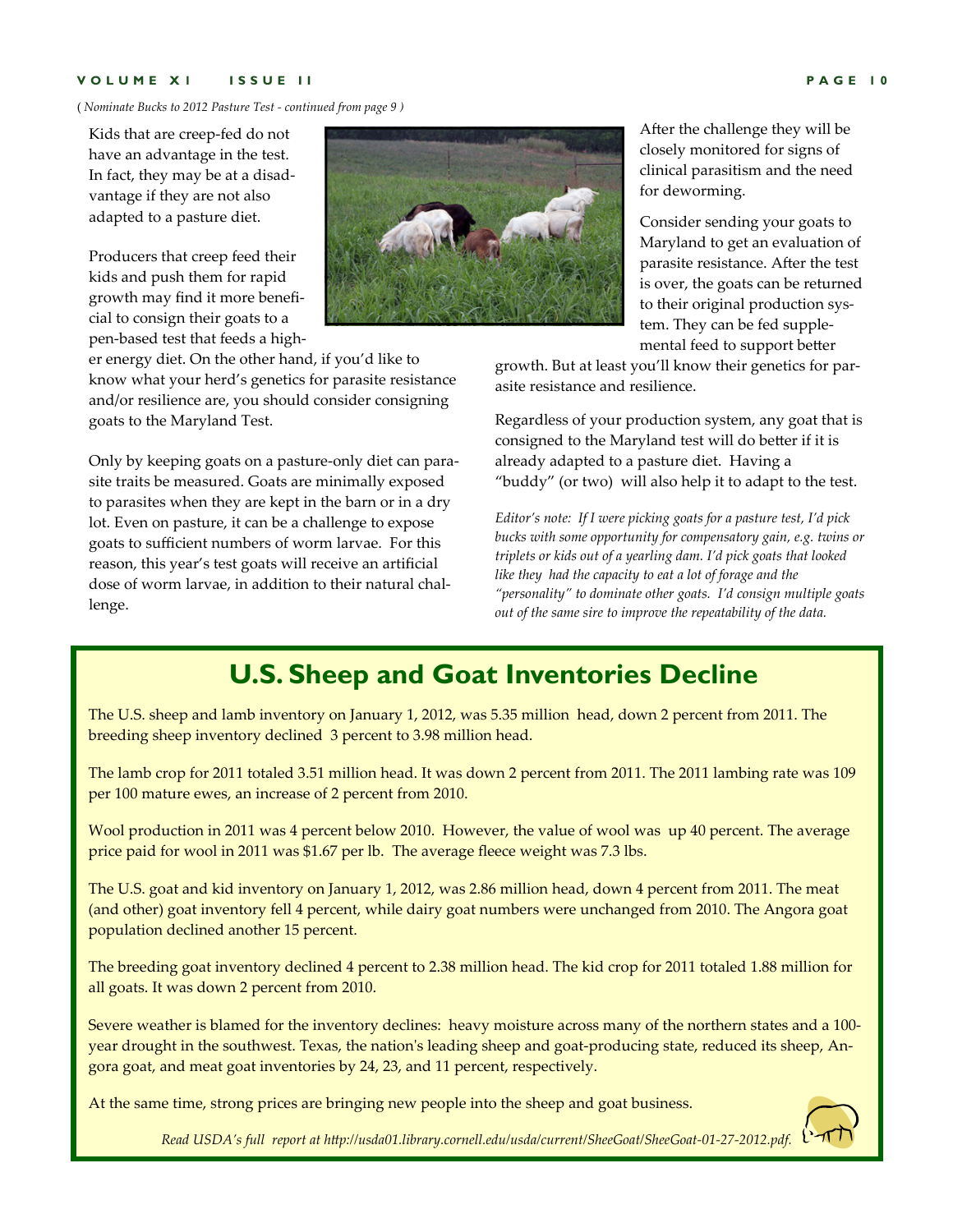### **Buck Pairs Needed For The Pen vs. Pasture Study**

Fifteen pairs of genetically‐similar buck kids are needed for a comparison study that is being conducted at the Western Maryland Research & Education Center. A total of 30 bucks is needed: 15 to go in the pen and 15 to go on pasture.



The bucks need to weigh approximately 40 lbs. on June 2. In order to make valid comparisons, the 30 bucks need to start at similar weights. There was too much variation (in starting weights) in last year's preliminary study. The bucks should be full or half‐sibs, as similar genetics are also necessary for a valid comparison. The grant supporting the study allows a payment of \$100 (each) for the 40‐lb. goats used in the study. Producers will retain ownership of the bucks until the end of the feeding period (around September 15), after which time they will receive payment for their goats, regardless of how their goats performed in the study. All of the goats designated for the study will be harvested to collect carcass data. Producers will receive perfor‐ mance data on the goats in the study, but will not be able to keep any of the bucks for breeding.

One buck from each pair will be put in the pen for feed‐ ing. It will receive free choice hay and once a day grain feeding. The other buck will graze alongside the bucks in the Western Maryland Pasture‐Based Meat Goat Per‐ formance Test. Which buck goes where will be random.

The bucks in the study will be handled the same as those in the pasture test, except that they will not be artificially ‐challenged with infective worm larvae and they will not be evaluated for reproductive or structural sound‐ ness.

Consigners that provide bucks for the comparison study may still consign up to five bucks to the pasture test. Consigners will be given first preference for providing goats for the study.

Providing bucks for the study will be a great way to get carcass data on goats that are half‐sibs to those on test.

If you have any questions about the study and/or providing goats, please contact Susan at (301) 432‐2767 x343 or sschoen@umd.edu.

The pen vs. pasture‐fed study is being funded by a grant from the Maryland Grain Producers Utilization Board.

### **Calendar of Events**

#### **April 1‐May 15**

Nomination period W MD Pasture‐Based Meat Goat Performance Test Info: Susan Schoenian at (301) 432‐2767 x343 or schoen@umd.edu

#### **April 20‐21**

North Eastern IBGA Shows Delaware State Fairgrounds, Harrington, DE Info: www.delmarvagoat.com

#### **Apri1 21**

4‐H/FFA Goat, Lamb & Hog Sale Berkeley County Fairgrounds, Martinsburg, WV Info: www.tfbboergoats.com

#### **May 4**

Integrated Parasite Management (IPM)/ FAMACHA© Workshop Maryland Sheep & Wool Festival Howard County Fairgrounds, West Friendship, MD Register online at www.sheepandwool.org

#### **May 4‐5**

Goat Artificial Insemination Clinic Delaware State University Info: Dr. Dahlia Jackson O'Brien 302‐857‐6490 or djjackson@desu.edu